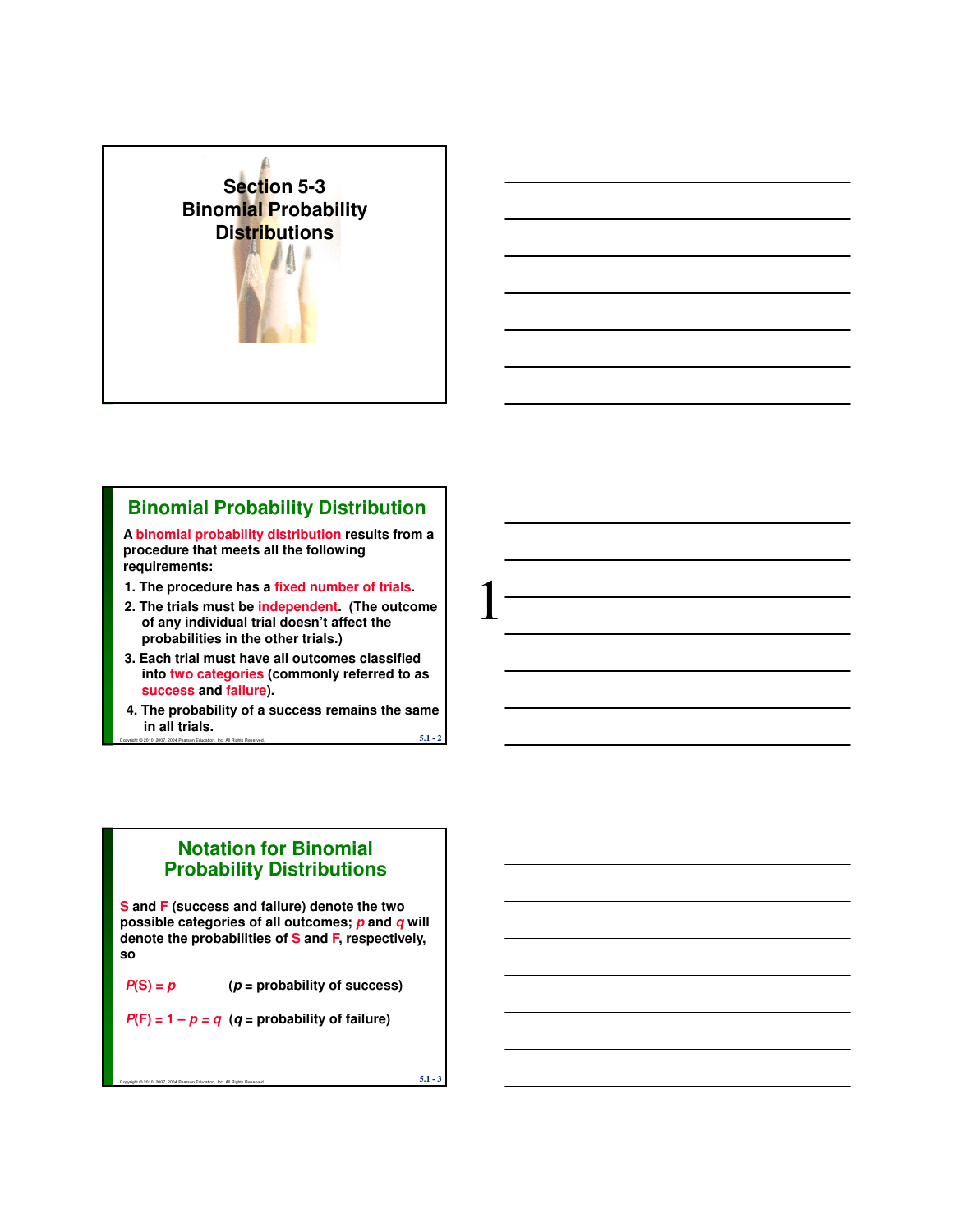#### **Notation (continued)**

- **n denotes the fixed number of trials.**
- **x denotes a specific number of successes in n trials, so x can be any whole number between 0 and n, inclusive.**
- **p denotes the probability of success in one of the n trials.**
- **q denotes the probability of failure in one of the n trials.**

 $\overline{5.1}$  - 4 $\overline{5.1}$  - 4

 $P(x)$  denotes the probability of getting exactly **x successes among the n trials.** 

### **Method 1: Using the Binomial Probability Formula**

$$
P(x) = \frac{n!}{(n-x)!x!} p^x \cdot q^{n-x}
$$

2

for 
$$
x = 0, 1, 2, ..., n
$$

**where**

- **n = number of trials**
- **x = number of successes among n trials**
- **p = probability of success in any one trial**
- **g** = probability of failure in any one trial  $(q = 1 p)$

Copyright © 2010, 2007, 2004 Pearson Education, Inc. All Rights Reserved.  $5.1$  -  $5$ 

# **Method 2: Using Technology**

**STATDISK, Minitab, Excel, SPSS, SAS and the TI-83/84 Plus calculator can be used to find binomial probabilities.**

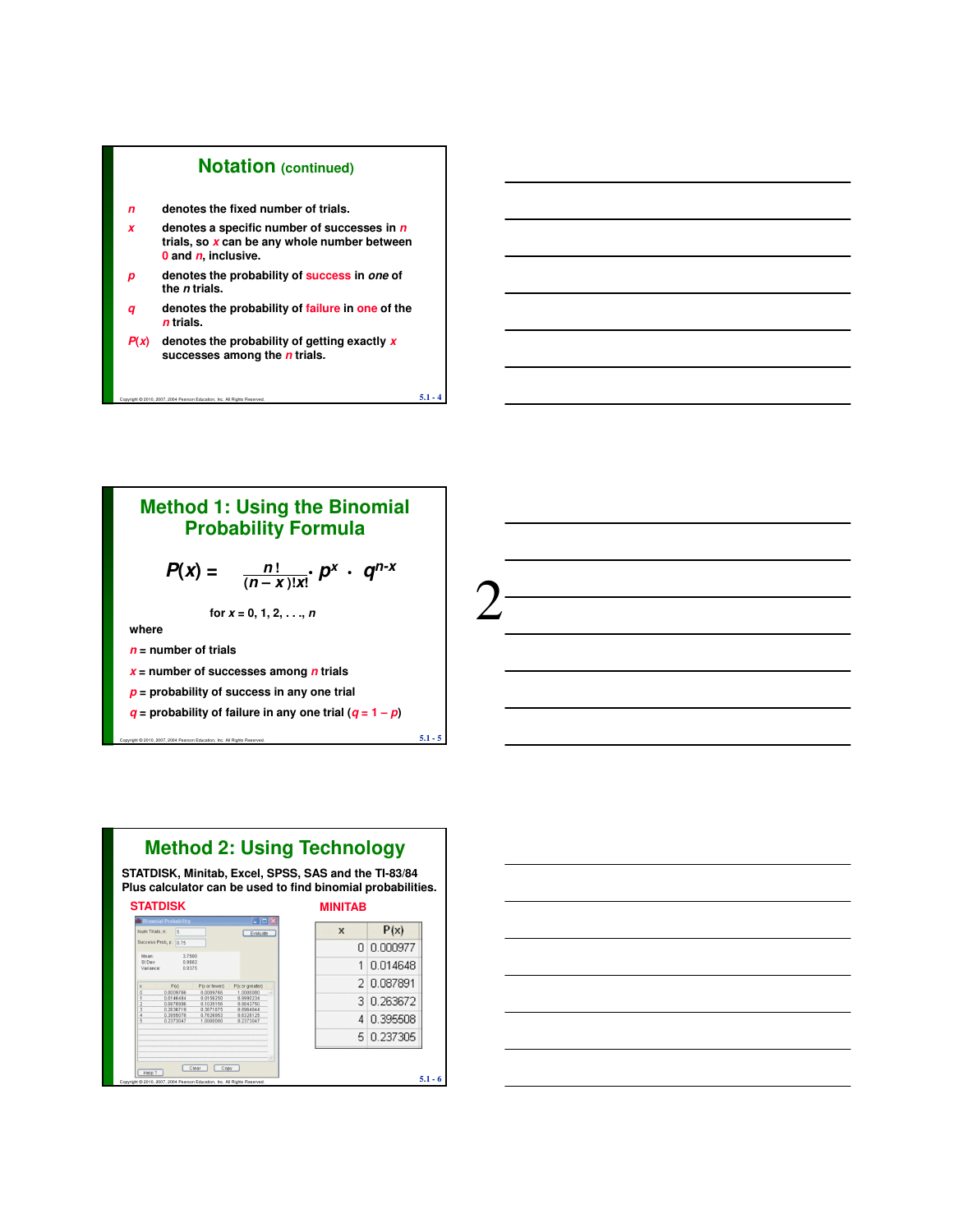





3



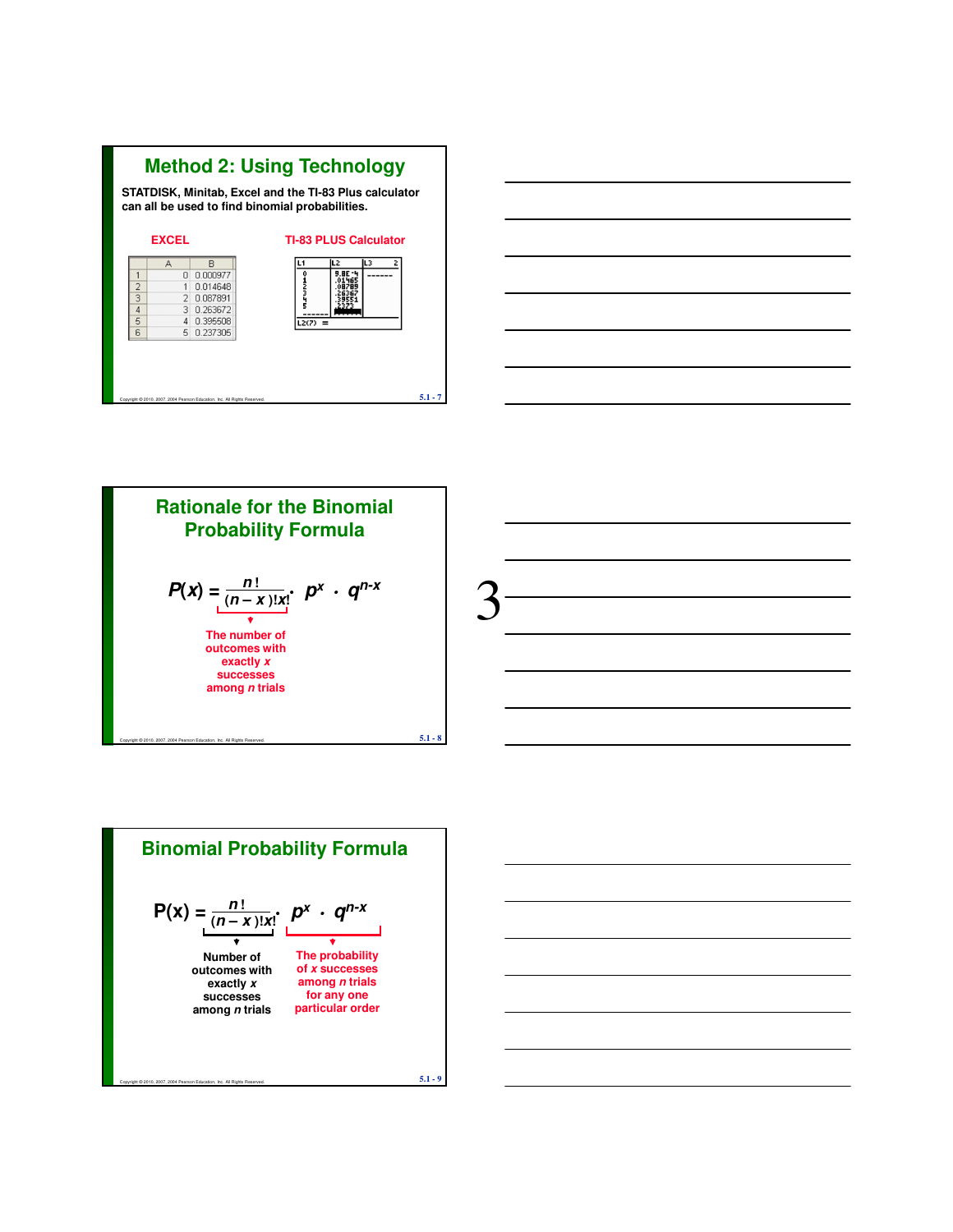# **Recap**

**In this section we have discussed:**

- **The definition of the binomial probability distribution.**
- **↑ Notation.**
- **Important hints.**
- **Three computational methods.**

 $\overline{5.1}$  -  $\overline{10}$   $\overline{5.1}$  -  $\overline{10}$ 

**Rationale for the formula.**



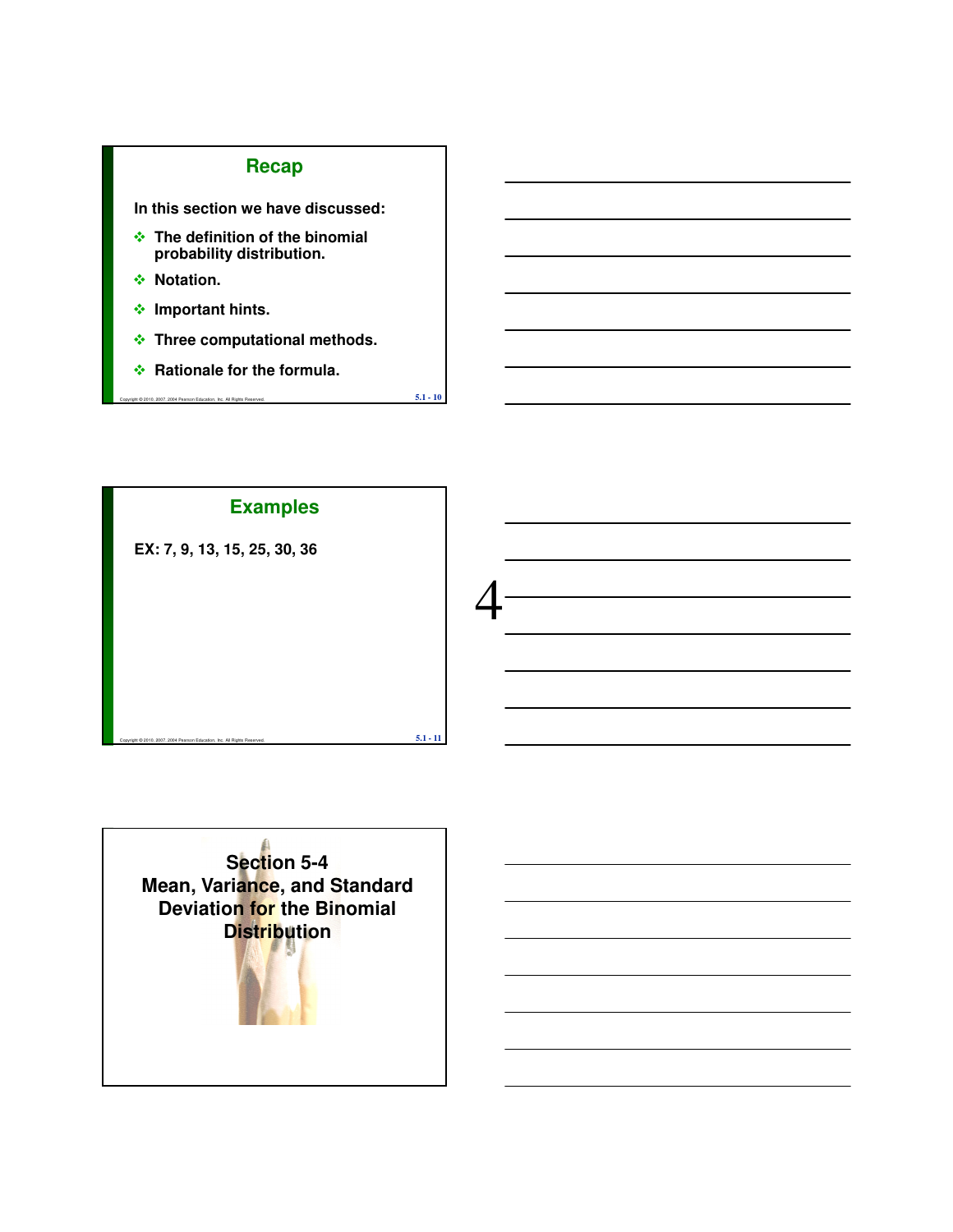



### **Binomial Distribution: Formulas**

**Mean**  $\mu = n \cdot p$ 

Variance  $\sigma^2 = n \cdot p \cdot q$ 

Std. Dev. 
$$
\sigma = \sqrt{n \cdot p \cdot q}
$$

**Where**

- **n = number of fixed trials**
- **p = probability of success in one of the n trials**

Copyright © 2010, 2007, 2004 Pearson Education, Inc. All Rights Reserved.  $5.1$  -  $14$ 

**q = probability of failure in one of the n trials**

# **Interpretation of Results**

**It is especially important to interpret results. The range rule of thumb suggests that values are unusual if they lie outside of these limits:**

**Maximum usual values** =  $\mu$  + 2  $\sigma$ **Minimum usual values**  $= \mu - 2 \sigma$ 

Copyright © 2010, 2007, 2004 Pearson Education, Inc. All Rights Reserved. **5.1 - 15**

5